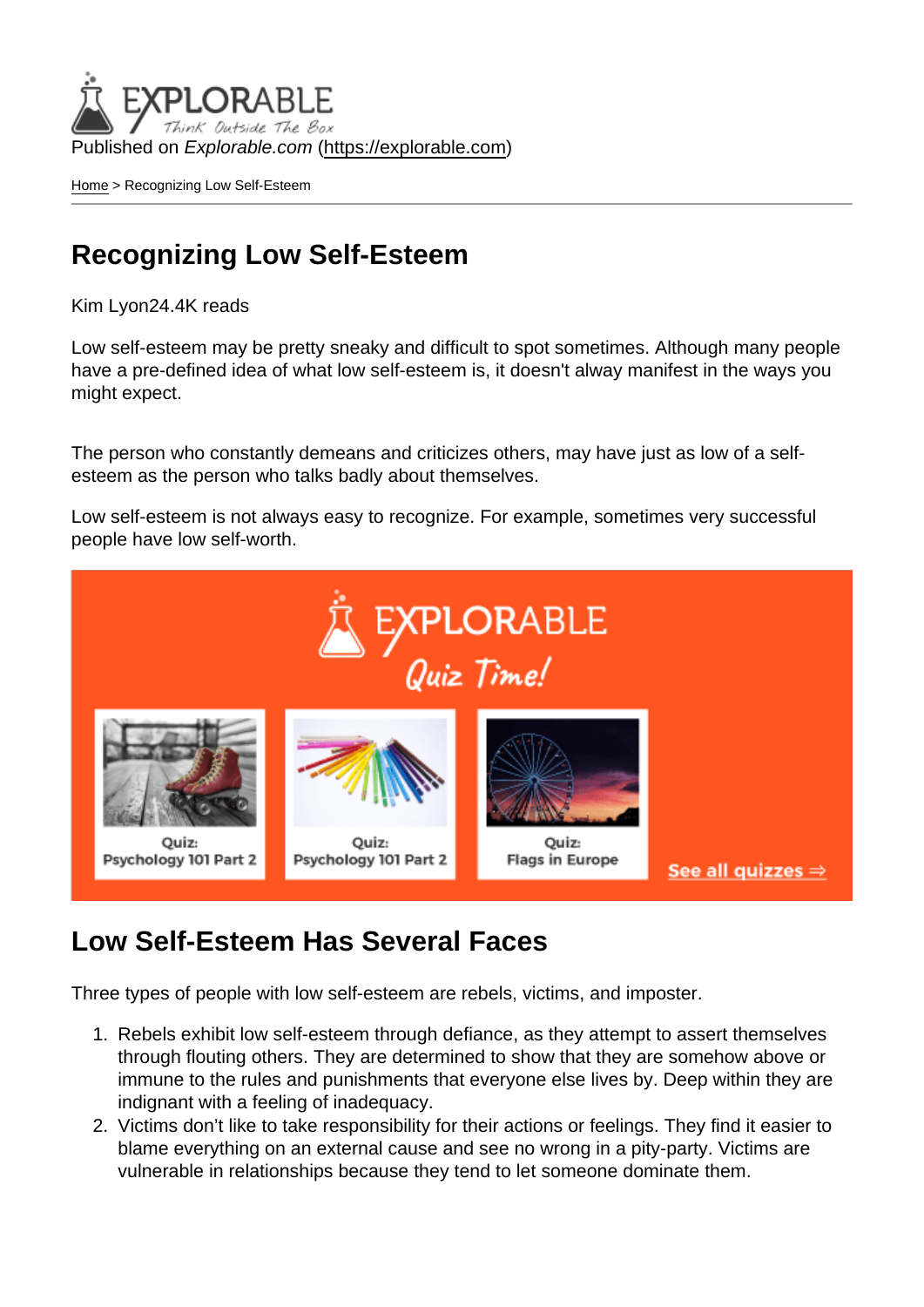3. Imposters put a lot of energy into appearing self-confident. However, they are driven by an intense fear of failure and a constant need to prove themselves. Often imposters are very competitive and judging their achievement against others.

#### **Consider these two vignettes:**

Meet Anna and Susie. Anna wakes up every morning feeling enthusiastic. She looks forward to going to school because she enjoys her classes and believes she can do well if she tries. Anna takes good care of her appearance and takes pride in eating healthily. She is involved in lots of after school activities and has lots of friends.

Susie wakes up dreading going to school. She was bullied and lacks the confidence to stand up for herself. In a recent test she didn't do very well, and now she thinks, 'Why should I bother? I'm such a failure! There is no point in trying because I did poorly in the last one.' She finds comfort in eating sugary foods.

Feeling insecure about her appearance, she doesn't participate in any sports clubs and feels envious of girls like Anna. Susie used to feel so low about her looks that she spent a lot of time putting on make-up until she felt it looked perfect, but now she doesn't bother.

What did you think? Anna appears to have healthy self-esteem. Her outlook on life is positive. She is content in her own skin and feels confident that she can deal with most of what life throws at her. From looking after herself physically with a healthy diet and regular activity, she feels energized and happy on the inside.

Meanwhile, Susie's self-esteem seems to be lower. Her feelings of self-worth are negative. She takes failure personally and thinks that she is somehow a bad person. Although she used to be concerned about her appearance, now she doesn't see the point.

Although the cases of Anna and Susie are fictional, they illustrate some important points about self-esteem and the kind of things that influence it.

Do you recognize yourself or anyone you know in these cases?

## **Anybody Can Struggle with Low Self-Esteem**

Low self-esteem is not exclusive to adolescent females. Anybody can have low self-esteem: men, women, children, adults, rich or poor. People of any nationality and background can face feelings of not being good enough. It's important is to honestly look at ourselves and think carefully about our self-worth.

## **Measuring Self-Esteem**

Self-esteem exists along a continuum, ranging from very high to very low. Measuring selfesteem can be useful on a personal level because it allows us to check progress. If we actively work on building our self-esteem, having a base measurement of our self-esteem can